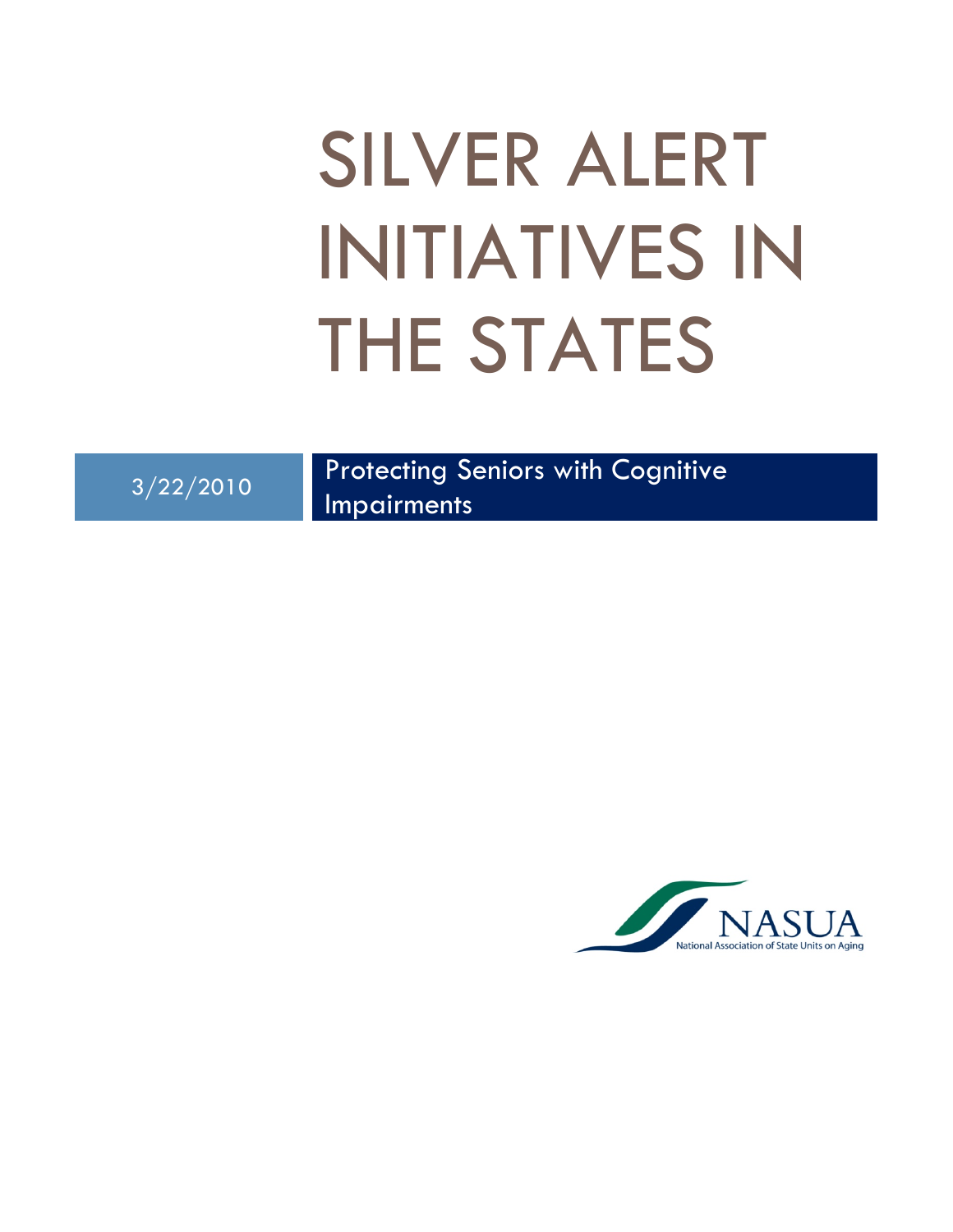# Silver Alert Initiatives in the States

# **PROTECTING SENIORS WITH COGNITIVE IMPAIRMENTS**

# **INTRODUCTION**

In March 2009, NASUA released a report that identified states that have a Silver Alert program, how they fund it, and how each administers the program. The report revealed that 18 states have a Silver Alert program, 14 states had pending legislation, and 18 states did not have legislation.

Several states have implemented Silver Alert programs since our last report. The following chart reflects the updated status of states across the country.

| <b>States with Silver Alert Programs</b> |                        | <b>States with Pending</b><br>Legislation | <b>States Without</b><br><b>Silver Alert Programs</b> |
|------------------------------------------|------------------------|-------------------------------------------|-------------------------------------------------------|
| Alabama <sup>*</sup>                     | Mississippi **         | California                                | Alaska                                                |
| Arizona                                  | Missouri               | Hawaii                                    | Idaho                                                 |
| Arkansas <sup>*</sup>                    | New Hampshire          | Massachusetts                             | <b>Illinois</b>                                       |
| Colorado                                 | New Jersey *           | Pennsylvania                              | lowa                                                  |
| Connecticut <sup>*</sup>                 | New Mexico             |                                           | Maine                                                 |
| Delaware                                 | North Carolina         |                                           | Michigan                                              |
| Florida                                  | Oklahoma               |                                           | Montana                                               |
| Georgia                                  | Ohio                   |                                           | Nebraska                                              |
| Indiana <sup>*</sup>                     | Rhode Island           |                                           | Nevada                                                |
| Kansas <sup>*</sup>                      | South Carolina         |                                           | New York                                              |
| Kentucky                                 | Tennessee <sup>*</sup> |                                           | North Dakota                                          |
| Louisiana                                | Texas                  |                                           | Oregon                                                |
| Maryland*                                | Virginia               |                                           | South Dakota                                          |
| Minnesota                                | West Virginia *        |                                           | Utah                                                  |
|                                          |                        |                                           | Vermont                                               |
|                                          |                        |                                           | Washington                                            |
|                                          |                        |                                           | Wisconsin ***                                         |
|                                          |                        |                                           | Wyoming                                               |

\* State has legislation that went into effect since NASUA's 2009 Report.

\*\* Mississippi has legislation that goes into effect later this year.

\*\*\* Wisconsin governor vetoed legislation for a lack of funding.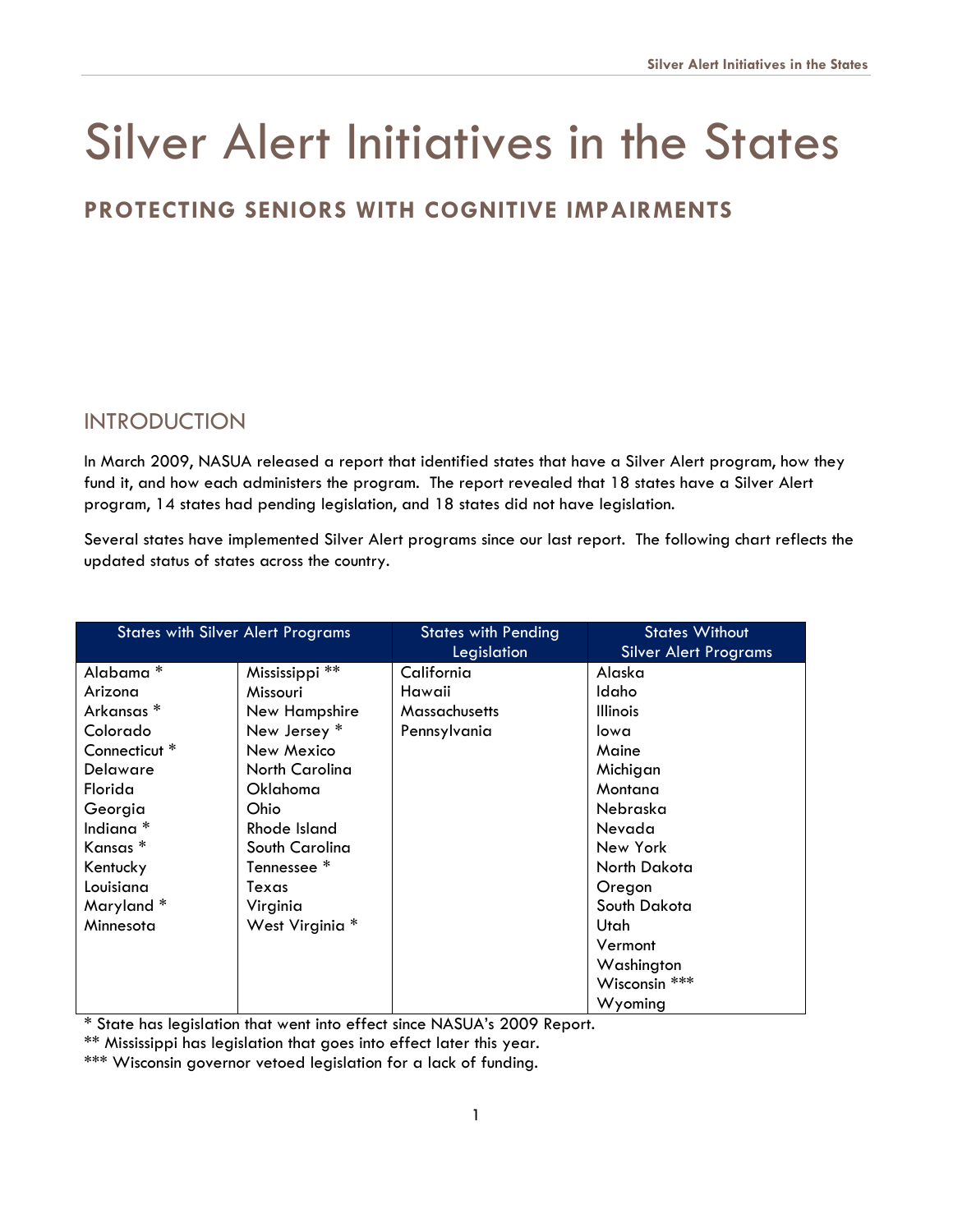### **States with Silver Alert Programs**

Currently, there are 28 states that have implemented or will implement Silver Alert programs, an increase of 10 states since the NASUA's last report. The following section provides a brief summary of the legislation that establishes the programs, the agencies administering the programs, and the program requirements for initiating an alert. The links below will provide you with further information on each state's Silver Alert program.

#### **Alabama**

The Alabama Missing Senior Citizen Alert Act (HB 33) went into effect on June 1, 2009. The purpose of this law is to provide immediate response to missing or lost seniors age 60 or older who are at risk of bodily harm or death and to gain the voluntary assistance of the broadcast media to help locate missing seniors. The Department of Public Safety, who administers this program, works collaboratively with other local and state law enforcement agencies, the Alabama Association of Broadcasters and licensed broadcasters in the state.

To view the legislation, please visit the following Web site.

<http://www.dps.state.al.us/ABI/pdf/MissingSeniorAct.pdf>

#### **Arkansas**

In April 2009, Governor Mike Beebe signed House Bill 2087 into law establishing The Silver Alert Program. The Arkansas State Police administers this alert system and works collaboratively with the Arkansas Sheriffs' Association, the Arkansas Association of Chiefs of Police, and the media to notify the public of missing persons 18 years of age or older and who are living with dementia or other cognitive impairment.

To view the legislation, please visit the following Web site.

<http://staging.arkleg.state.ar.us/ftproot/bills/2009/public/HB2087.pdf>

#### **Connecticut**

Substitute Senate Bill 451 went into effect July 1, 2009 establishing Connecticut's Silver Alert System. The Department of Public Safety's Missing Child Information Clearinghouse administers the program and notifies the public of missing persons 65 years of age or older and anyone 18 or over who has a mental impairment.

To view the legislation, please visit the following Web site.

[http://search.cga.state.ct.us/dtSearch\\_lpa.html](http://search.cga.state.ct.us/dtSearch_lpa.html) 

#### **Indiana**

Governor Mitch Daniels signed Senate Bill 307 to establish the Indiana Silver Alert, effective July 1, 2009. The Indiana Clearinghouse for Information on Missing Children and Missing Endangered Adults administers the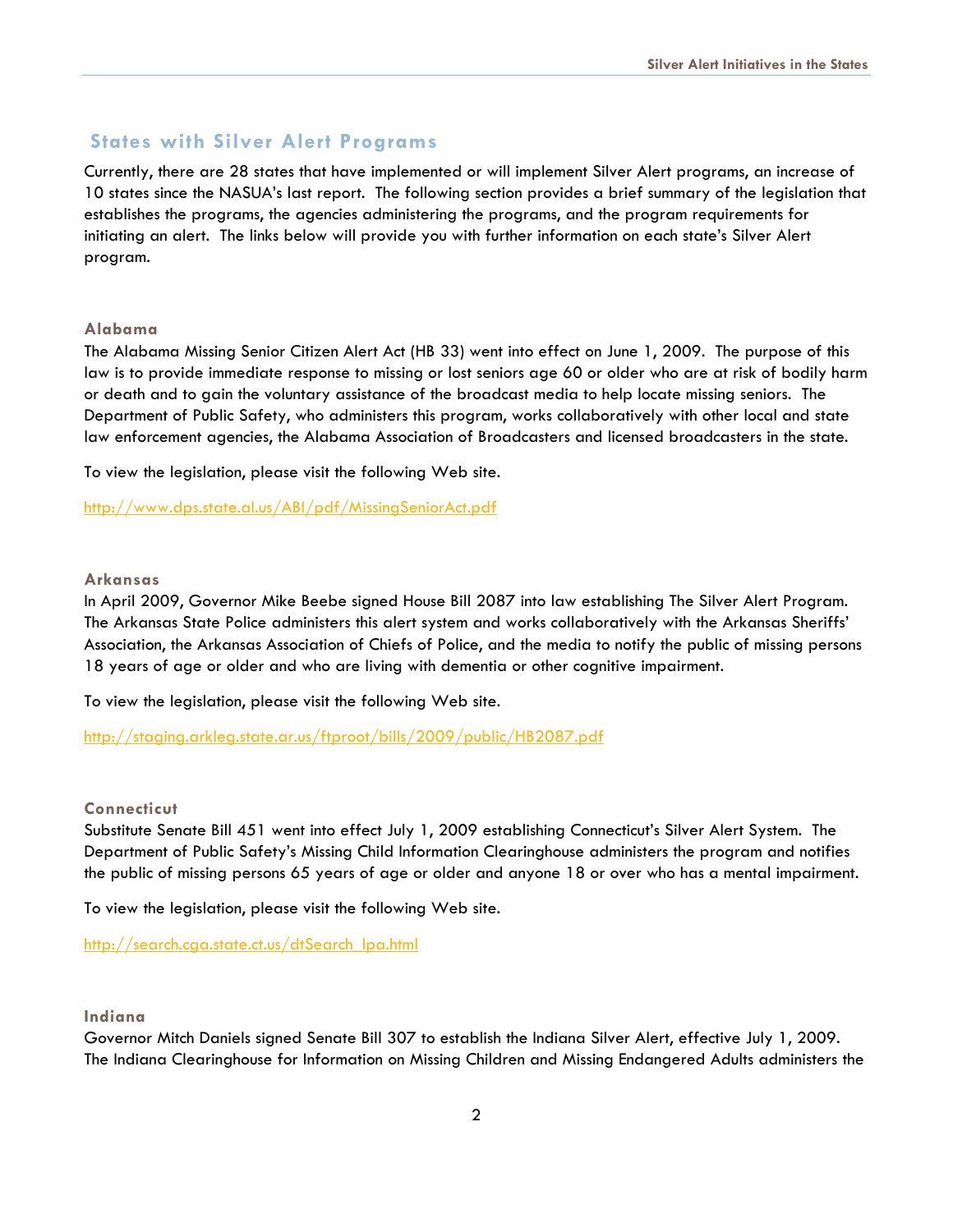program and works collaboratively with private organizations and law enforcement agencies in alerting the public of missing persons age 18 or older with mental illness, dementia, or other mental or physical incapacity.

To view the legislation, please visit the following Web site.

[http://capwiz.com/ahca/in/webreturn/?url=http%3A%2F%2Fwww.in.gov%2Fapps%2Flsa%2Fsession%2Fbil](http://capwiz.com/ahca/in/webreturn/?url=http%3A%2F%2Fwww.in.gov%2Fapps%2Flsa%2Fsession%2Fbillwatch%2Fbillinfo%3Fyear%3D2009%26session%3D1%26request%3DgetBill%26doctype%3DSB%26docno%3D0307) [lwatch%2Fbillinfo%3Fyear%3D2009%26session%3D1%26request%3DgetBill%26doctype%3DSB%26docn](http://capwiz.com/ahca/in/webreturn/?url=http%3A%2F%2Fwww.in.gov%2Fapps%2Flsa%2Fsession%2Fbillwatch%2Fbillinfo%3Fyear%3D2009%26session%3D1%26request%3DgetBill%26doctype%3DSB%26docno%3D0307) [o%3D0307](http://capwiz.com/ahca/in/webreturn/?url=http%3A%2F%2Fwww.in.gov%2Fapps%2Flsa%2Fsession%2Fbillwatch%2Fbillinfo%3Fyear%3D2009%26session%3D1%26request%3DgetBill%26doctype%3DSB%26docno%3D0307)

#### **Kansas**

The Kansas Silver Alert Plan was implemented on July 30, 2009 following a resolution that called for the establishment of this senior alert system, but did not require it by law (SHL Resolution 2506). It is administered by the Kansas Bureau of Investigation, which collaborates with local law enforcement agencies and the media to alert the public of missing persons living with dementia or persons over age 65 with a medical or mental condition or one who is at risk of harming himself.

The following Web site provides the protocol and policies for the Silver Alert Plan.

<http://www.ksag.org/page/attorney-general-establishes-silver-alert-protocol>

#### **Maryland**

In October 2009, Maryland established its Silver Alert Program (HB 192) that is designed to alert the public about missing persons with cognitive impairments such as Alzheimer's or dementia. The Department of State Police administers the statewide program and works collaboratively with the State Highway Administration on this initiative.

You can view the bill by going to the following Web site.

[http://mlis.state.md.us/2009rs/fnotes/bil\\_0002/hb0192.pdf](http://mlis.state.md.us/2009rs/fnotes/bil_0002/hb0192.pdf) 

#### **Mississippi**

The Mississippi Silver Alert System Act of 2010 (HB 664) will be effective July 1, 2010. The Bureau of Investigation of the Department of Public Safety will be responsible for implementing the statewide alert system. The purpose of the Silver Alert System is to provide a tiered, rapid response system to notify the public about missing endangered adults age 18 or older with dementia or other cognitive impairments. The Bureau of Investigation will work with local law enforcement agencies and the Mississippi Highway Patrol Headquarters Communication Center to alert the public about missing persons.

You can view the bill by going to the following Web site.

<http://billstatus.ls.state.ms.us/documents/2010/pdf/HB/0600-0699/HB0664PS.pdf>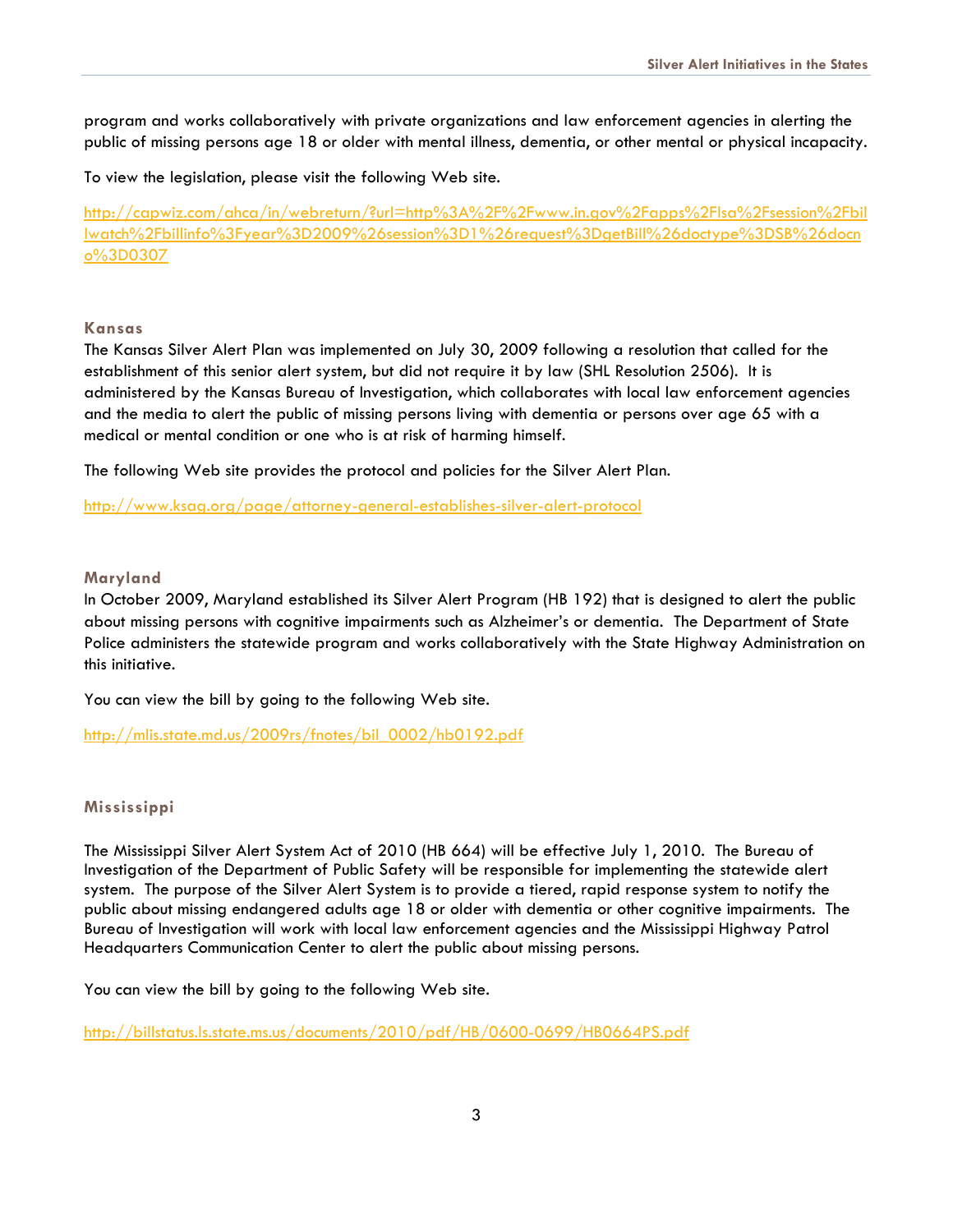#### **New Jersey**

The Silver Alert System Act went into effect on December 22, 2009. The State Police administers the program and disseminates missing person information on people age 65 or older to broadcast media, the Department of Transportation, the New Jersey Highway Authority, the New Jersey Turnpike Authority, and the South Jersey Transportation Authority.

You can view the bill by going to the following Web sites.

[http://www.njleg.state.nj.us/2008/Bills/A3000/2844\\_I1.HTM](http://www.njleg.state.nj.us/2008/Bills/A3000/2844_I1.HTM) 

[http://www.njleg.state.nj.us/2008/Bills/S2000/1844\\_I1.HTM](http://www.njleg.state.nj.us/2008/Bills/S2000/1844_I1.HTM)

#### **Tennessee**

The Tennessee Senior Alert Act went into effect on August 4, 2009. The Tennessee Bureau of Investigation administers the Silver Alert system that provides a statewide system for the rapid dissemination of information on missing persons age 18 or older who have dementia or other cognitive impairment.

You can view the bill by going to the following Web site.

<http://www.capitol.tn.gov/Bills/106/Bill/HB0346.pdf>

#### **West Virginia**

HB 2504 was signed into law by Governor Joe Manchin and went into effect on July 10, 2009 establishing the West Virginia's Silver Alert Plan. The State Police administers the program by providing alerts for cognitively impaired missing persons to broadcast media, the Department of Transportation, the Division of Highways, the West Virginia Turnpike Commission, and affected authorities. HB 2504 does not specify an age requirement of a cognitively impaired missing person.

You can view the bill by going to the following Web site.

[http://www.legis.state.wv.us/Bill\\_Text\\_HTML/2009\\_SESSIONS/RS/BILLS/hb2504%20enr%20sub.htm](http://www.legis.state.wv.us/Bill_Text_HTML/2009_SESSIONS/RS/BILLS/hb2504%20enr%20sub.htm)

#### **Pending Legislation**

#### **California**

On December 22, 2008, Senators Alquist, Correa, and Oropeza introduced SB 38, a bill that would establish a missing senior person alert system. The bill specifies that a missing person would have to be 65 years of age or older and must have an impaired mental condition. As of August 27, 2009, there has been a second reading of the bill and it is currently being held in committee.

You can view the bill and its history by going to the following Web site.

[http://www.legislature.ca.gov/cgi-bin/port](http://www.legislature.ca.gov/cgi-bin/port-postquery?bill_number=sb_38&sess=CUR&house=B&author=alquist)[postquery?bill\\_number=sb\\_38&sess=CUR&house=B&author=alquist](http://www.legislature.ca.gov/cgi-bin/port-postquery?bill_number=sb_38&sess=CUR&house=B&author=alquist)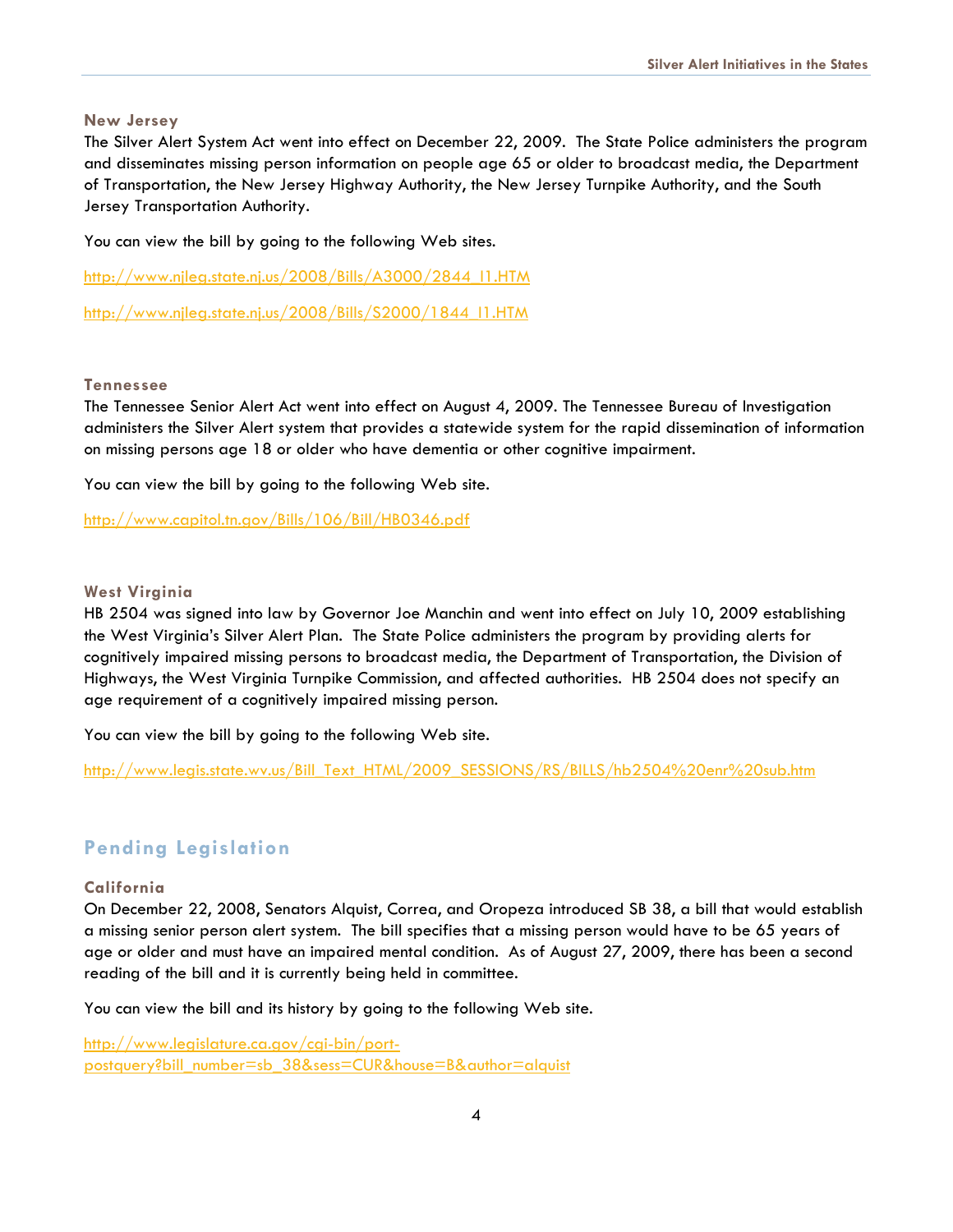#### **Hawaii**

Since January 2009, Hawaii legislators have introduced six bills that would establish a Silver Alert system in their state. However, it appears that SB2226 SD2 HD1 is the only bill that has received considerable action. It was introduced January 21, 2010 and, as of March 12, 2010, it passed the second reading as amended in HD 1 and was referred to the Committee on Judiciary without opposition. The bill specifies that the public alert would be made for missing senior citizens and defines a senior citizens as one who is 65 years of age or older.

You can view the bill and its history by going to the following Web site.

[http://www.capitol.hawaii.gov/session2010/bills/SB2226\\_HD1\\_.pdf](http://www.capitol.hawaii.gov/session2010/bills/SB2226_HD1_.pdf)

[http://www.capitol.hawaii.gov/session2010/lists/measure\\_indiv.aspx?billtype=SB&billnumber=2226](http://www.capitol.hawaii.gov/session2010/lists/measure_indiv.aspx?billtype=SB&billnumber=2226) 

#### **Massachusetts**

H4344 (new draft of S322, H44, and H603) would establish a Silver Alert community response system to protect seniors. This Silver Alert system would be used to alert the public of missing adults with serious memory impairment such as Alzheimer's disease or other dementia. The last action recorded for this bill was on November 17, 2009 when the Joint Committee on Community Development and Small Business reported favorably on it and referred it to the House Committee on Ways and Means.

You can view the bill and its history by going to the following Web site.

<http://www.mass.gov/legis/bills/house/186/ht04pdf/ht04344.pdf>

<http://www.mass.gov/legis/186history/h04344.htm>

#### **Pennsylvania**

On March 5, 2009, the General Assembly of Pennsylvania referred HB 726 to Committee on Aging and Older Adult Services. HB 726, which is also referred to as the Silver Alert for Missing Senior Citizens Act, would establish a statewide alert system for notifying the public of missing persons age 65 or older who have an impaired mental condition and whose disappearance poses a credible threat to the senior citizens' health and safety. The Secretary of the Department of Aging is responsible for appointing a director to serve as the statewide coordinator of the alert system.

You can view the bill and its history by going to the following Web site.

<http://www.legis.state.pa.us/cfdocs/billinfo/billinfo.cfm?syear=2009&sind=0&body=H&type=B&BN=0726>

NASUA will continue to monitor pending legislations.